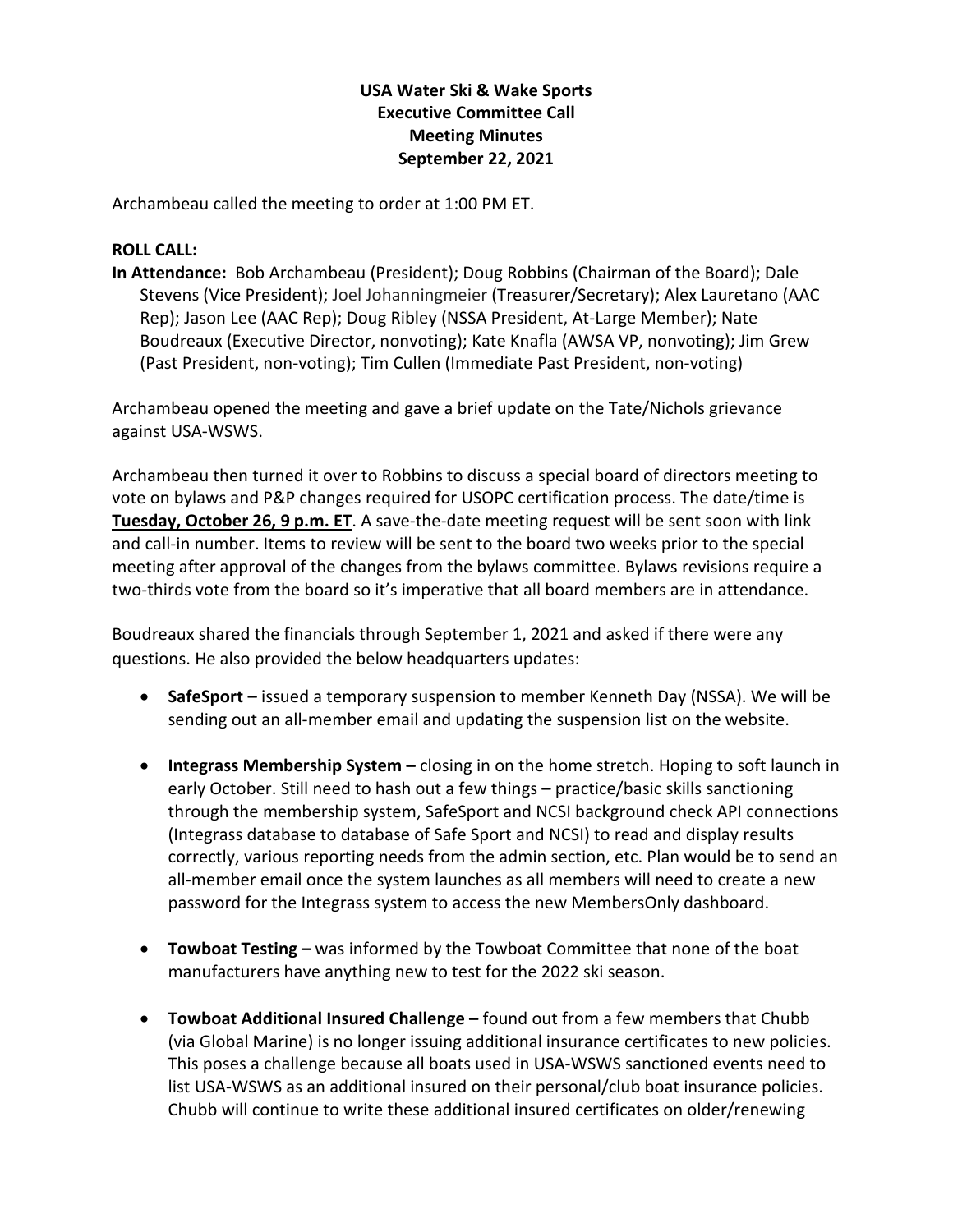policies but will not for new policies. Waiting to hear back from EPIC (insurance broker) on possible next steps.

- **Budget Process –** beginning the 2022 budgeting process. Hope to have a first round for the EC to review by late October and finalized by early December so that the board can approve the budget at the January in-person meeting.
- **100th Anniversary –** continuing to build a marketing and activation plan around the 100<sup>th</sup> celebration with Polk County Sports Marketing. Developed an area on the [website,](https://www.teamusa.org/USA-Water-Ski/Water-Skiing-Centennial) a top 100 influencers-in-the-sport list, a timeline of key events in the sport, etc. Each month starting in January we will announce 10 influencers (in alphabetical order) with brief bullets on the accomplishments of each – highlighted on the website, in enewsletters and via social media. Also talking to a media company about potentially creating a 100<sup>th</sup> anniversary documentary as well as 100<sup>th</sup> relevant content for a new ROKU streaming channel set to launch in October/November – [Eat, Ski, Live.](https://vimeo.com/386427570) Hoping to have the company do a few episodes on Polk County, FL. Have meetings set up with the production company and Polk County Sports Marketing to discuss.
	- $\circ$  Concluded flash sale with Team Phun (merchandise provider) of 100<sup>th</sup> t-shirts and hats. Total sales were 139 items for a gross profit of \$906.61.
- **Sony Music copyright claim** after many email exchanges and a phone call with the law firm, Sony dropped its copyright claim against USA-WSWS but advised that we look into a synchronization license for show ski events to be broadcast/web streamed in the future.
- **Miscellaneous** 
	- $\circ$  Inked new merchandise fulfillment agreement with Fine Designs for e-commerce (webstore) and event merchandise sales. Fine Designs will replace TeamIP.
	- $\circ$  Have had discussions with Guaranteed Rate (mortgage company) as it has expressed interest in sponsoring the IWWF World Championships in October. Guaranteed Rate has been the presenting/title sponsor of several niche events as part of a brand awareness strategy – from amateur softball to BASS fishing to USA Pickleball. This could open the door for opportunities for USA-WSWS in 2022 by having Guaranteed Rate involved in multiple Sport Discipline National Championship and Regional events, especially those that are live streamed.
	- o Exploring a few Video-on-Demand opportunities (pay-per-view discussions) with streaming services JoyMo and Vimeo. Will be surveying the membership in the end-of-year survey to gage their input on paying to view AWSA and/or NSSA Nationals web streaming, currently offered for free on usawaterski.org and YouTube.

Johanningmeier asked Boudreaux about the Safe Sport event audit that was conducted at the NSSA D1 Nationals. Boudreaux reported that Safe Sport was still compiling the findings.